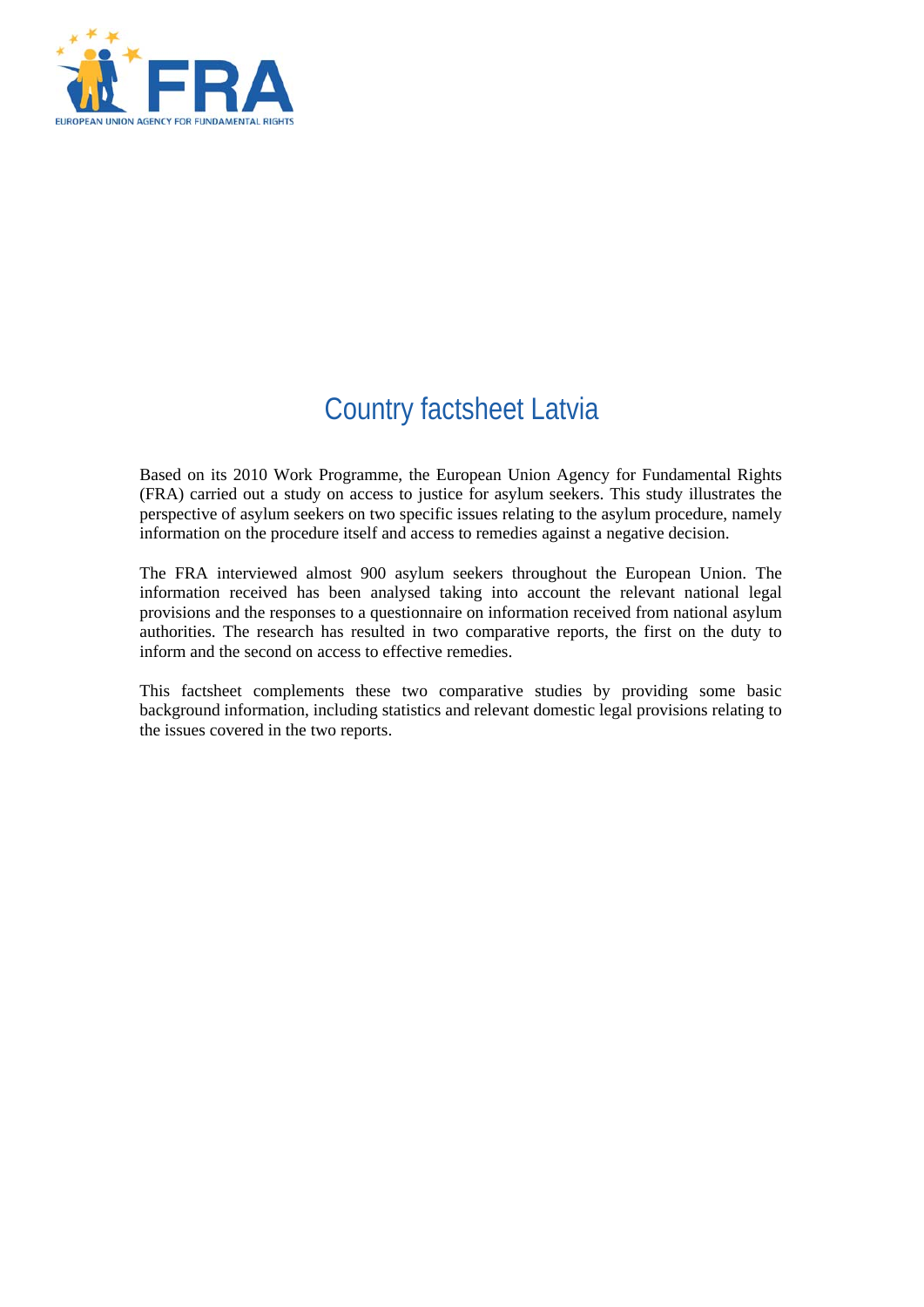# 1. Statistics

**Statistics on asylum applications (Total and top 10 nationalities)**

| <b>2009 Top 10 Nationalities</b> |    | 2008 Top 10 Nationalities |    |  |
|----------------------------------|----|---------------------------|----|--|
| Total                            | 60 | Total                     | 55 |  |
| Afghanistan                      | 20 | Georgia                   |    |  |
| Uzbekistan                       | 10 | Afghanistan               | 10 |  |
| Bangladesh                       |    | Bangladesh                |    |  |
| Iran (Islamic Republic of)       |    | <b>Russian Federation</b> |    |  |
| <b>Russian Federation</b>        |    | Syrian Arab Republic      |    |  |
| Syrian Arab Republic             |    |                           |    |  |
| Palestine                        |    |                           |    |  |

**Statistics on first instance asylum decisions (Total positive decisions - top five nationalities)** 

| 2009                      |                   |                   |                           |                 |              |              |                   |
|---------------------------|-------------------|-------------------|---------------------------|-----------------|--------------|--------------|-------------------|
|                           | <b>Geneva</b>     | <b>Subsidiary</b> |                           |                 | <b>Total</b> | <b>Total</b> | Recognition       |
|                           | <b>Convention</b> | protection        | Humanitarian <sup>1</sup> | <b>Rejected</b> | number of    | positive     | rate <sup>2</sup> |
|                           | <b>Status</b>     | status            |                           |                 | decisions    | decisions    | $\frac{1}{2}$     |
| Total                     |                   |                   | n.a.                      | 35              | 40           | 10           | 25.0              |
| Afghanistan               |                   |                   | n.a.                      |                 | 10           |              | 0.0               |
| Georgia                   |                   |                   | n.a.                      | 10              | 10           |              | 0.0               |
| Bangladesh                | 0                 |                   | n.a.                      |                 |              |              | 0.0               |
| <b>Russian Federation</b> |                   |                   | n.a.                      |                 |              |              | 0.0               |
| Synan Arab Republic       |                   |                   | n.a.                      |                 |              |              | 0.0               |

**Statistics on final decisions (Total positive decisions - top five nationalities)** 

| 2009                      |                             |                                 |                           |                 |                           |                          |                                         |
|---------------------------|-----------------------------|---------------------------------|---------------------------|-----------------|---------------------------|--------------------------|-----------------------------------------|
|                           | Geneva<br><b>Convention</b> | <b>Subsidiary</b><br>protection | Humanitarian <sup>1</sup> | <b>Rejected</b> | <b>Total</b><br>number of | <b>Total</b><br>positive | <b>Recognition</b><br>rate <sup>2</sup> |
|                           | <b>Status</b>               | status                          |                           |                 | decisions                 | decisions                | $\frac{0}{0}$                           |
| Total                     |                             |                                 | n.a.                      | 10              |                           |                          | 33.3                                    |
| <b>Russian Federation</b> |                             |                                 | n.a.                      |                 |                           |                          | 100.0                                   |
| Georgia                   |                             |                                 | n.a.                      |                 |                           |                          | 0.0                                     |

*Notes: These tables are based on categories used by Eurostat. The way Eurostat presents its data may not necessarily correspond to categories used at national level. This can particularly be the case with statistics provided under 'humanitarian status'. For a more detailed understanding of the data, the reader is invited to consult national statistics at:<http://www.pmlp.gov.lv/en/statistics/asylum.html>.* 

*Data has been rounded to the nearest 5. Due to the rounding, the sum of individuals may not necessarily match the given total. 0 means less than 3; n.a. = not available.* 

<sup>1</sup> Covering persons granted authorisation to stay for **humanitarian reasons** under national law by *administrative or judicial bodies. It includes persons who are not eligible for international protection as currently defined in the first stage legal instruments but are nonetheless protected against removal under the obligations that are imposed on all Member States by international refugee or human rights instruments or on the basis of principles flowing from such instruments.* 

*2 The recognition rate corresponds to the proportion of positive first instance or final on appeal decisions out of the total number of decisions in 2009. Positive decisions include the provision of refugee status, subsidiary protection and humanitarian protection (where data is available).* 

*Source: [Eurostat](http://epp.eurostat.ec.europa.eu/), Data extracted on 01 September 2010.*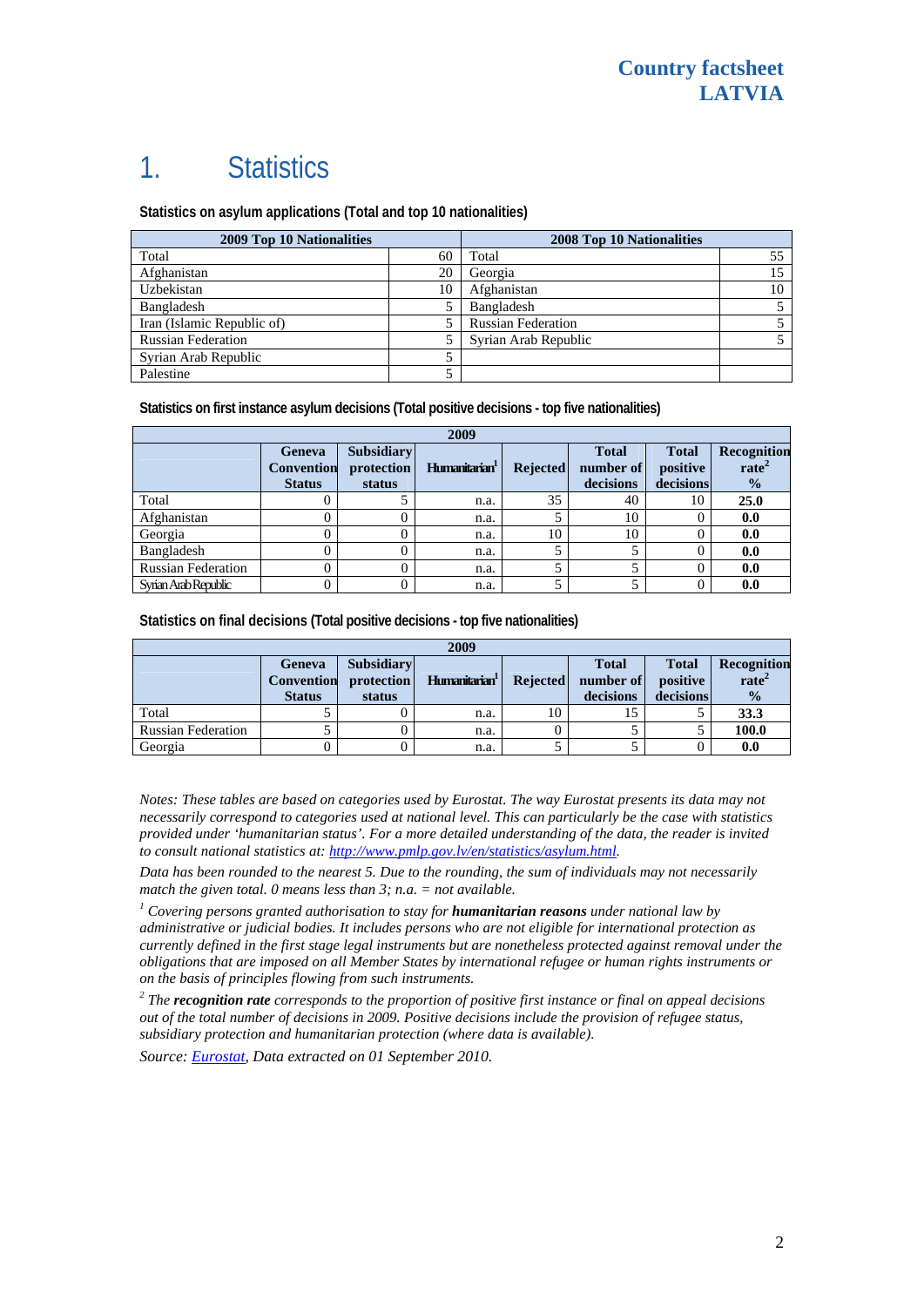#### **Country factsheet LATVIA**

# 2. Background Information

### Asylum act<sup>[1](#page-2-0)</sup>

[Asylum Law \(2009\)](http://www.unhcr.org/refworld/docid/4c6bcb269.html)

### Asylum authorities

#### **First instance authority**

[Office of Citizenship and Migration Affairs](http://www.pmlp.gov.lv/) (OCMA) within the Ministry of Interior – Asylum Affairs Division

#### **Second instance authority**

Administrative District Court

# 3. Duty to inform asylum seekers

Pursuant to Section 10(2) of the Asylum Law, an asylum seeker has the right to receive information from the State Border Guard and the Office of Citizenship and Migration Affairs regarding the asylum procedure, his or her rights and duties during the procedure and the competence of the institutions involved in the asylum procedure. The asylum seeker has the right to receive this information in a language, which he/she should understand and in which he/she is able to communicate.

In August 2010, the Office of Citizenship and Migration Affairs provided the following information to the FRA as regards written information materials.

| <b>Written information</b><br>materials                        | Information leaflet translated into 6 languages.                                                                                        |
|----------------------------------------------------------------|-----------------------------------------------------------------------------------------------------------------------------------------|
| <b>Provided when?</b>                                          | At the time of lodging the application and during the first instance<br>interview.                                                      |
| Provided by whom?                                              | At the time of lodging the application – by the State Border Guard.<br>During the first instance interview – by the State Border Guard. |
| Has an evaluation of<br>information tools been<br>carried out? | No.                                                                                                                                     |

# 4. Effective Remedy

# Type of procedures

According to the Asylum Law a person can apply for asylum either at the border of Latvia or within the country. Each application is first checked whether it is admissible or not. The

<span id="page-2-0"></span><sup>1</sup>  $1$ <sup>1</sup> The legal information in this factsheets has been updated to reflect the situation on 1 September 2010.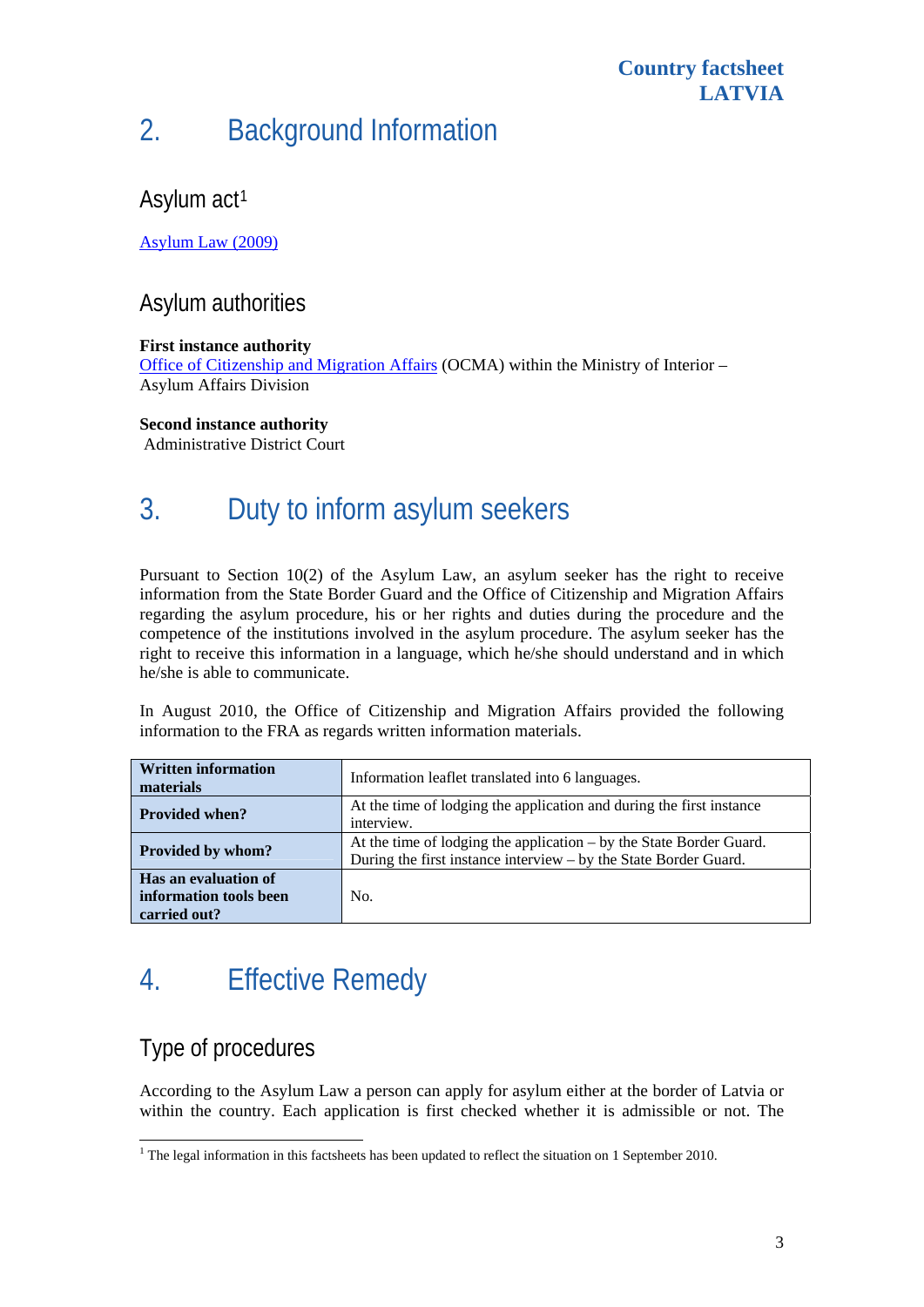Office of Citizenship and Migration Affairs takes a decision on admissibility within five working days after receipt of all relevant documents from the State Border Guard (Article 13(1)). According to the Asylum Law (Article 14) an application is inadmissible in four cases: when the person is granted refugee status by another European Union Member State; when another country outside the EU is the first country of asylum; when the asylum seeker comes from a safe third country, as well as in cases of subsequent applications, which do not contain new information that might serve as justification for granting refugee or alternative status.

If an asylum application is considered to be admissible it can be examined under an accelerated or a regular procedure. Decisions in the accelerated procedure are taken within 10 working days (Article 13(3)) and such procedure is applied when (Article 19):

- an asylum seeker is from a safe country of origin;
- an asylum seeker entered Latvia, crossing a country, which is not a Member State and is regarded as a safe third country for him/her;
- an asylum seeker has submitted another application, indicating other personal data;
- an asylum seeker, without justified reason, has not submitted an application earlier, although he/she had such opportunity, including in order to delay or prevent his or her deportation from the Republic of Latvia, or
- an asylum seeker poses a threat to national security or public order and safety.

The regular procedure should be concluded within three months with the possibility to extend the time period for examination up to 12 months (Article 13(2)).

### Duty to state reasons for rejection and procedure to appeal

An asylum seeker has the right to receive an explanation of the grounds of the decision, and the procedure to appeal, in a language that he/she should understand and in which he/she is able to communicate, except in case where the asylum seeker is represented by an authorised person or is provided with free legal aid (Asylum Law, Article 10(5)).

### Time limits for appeal

Appeals against negative decision in all cases (inadmissibility, accelerated or regular procedure) have to be lodged within 10 working days from the date the decision comes into effect. Appeals are examined by the Administrative District Court. The adjudication of the court is final and may not be appealed.

The time limit to appeal a Dublin II decision, as stipulated by the Administrative Procedure Law, is one month. Subsequent applications can be submitted in cases when conditions that were the basis for taking the decision have changed in favour of the applicant. After evaluation of the conditions referred to in the subsequent application, an official authorised by the head of the Office of Citizenship and Migration Affairs shall take an admissibility / inadmissibility decision.

| <b>Type of procedure</b> | <b>Time limits</b> | <b>Right to remain</b>                                                       |  |  |
|--------------------------|--------------------|------------------------------------------------------------------------------|--|--|
| Regular procedure        | 10 working days    | Automatic suspensive effect.                                                 |  |  |
| Admissibility procedure  | 10 working days    | Automatic suspensive effect<br>except in case of subsequent<br>applications. |  |  |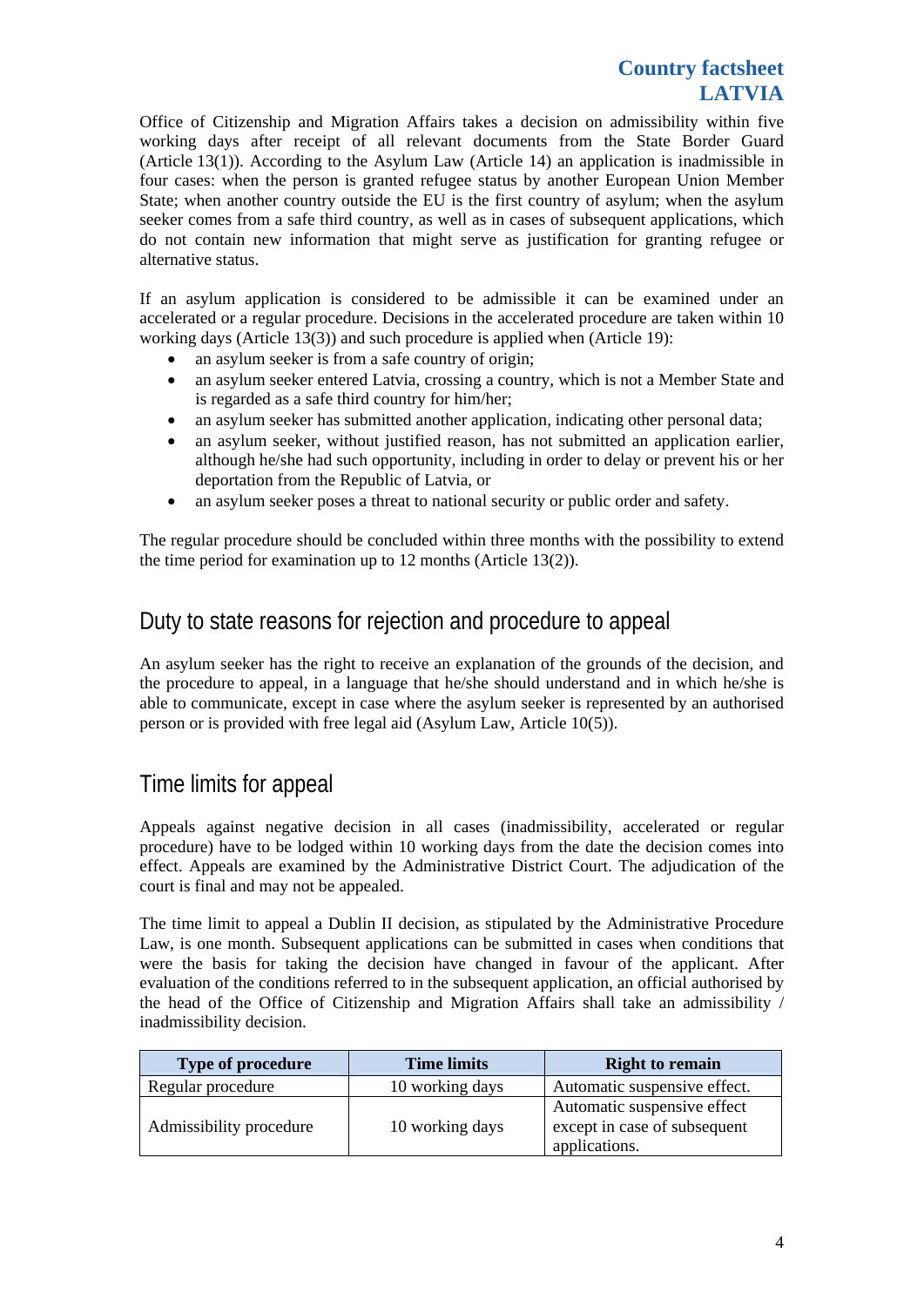| <b>Type of procedure</b> | <b>Time limits</b> | <b>Right to remain</b>       |  |
|--------------------------|--------------------|------------------------------|--|
| Dublin II                | l months           | Automatic suspensive effect. |  |
| Accelerated procedure    | 10 working days    | Automatic suspensive effect. |  |

### Right to remain in the country during appeal

Asylum seekers have the right to remain in the country during the appeal procedure, including in appeals against Dublin II decisions. The only exception concerns persons who submitted a subsequent application and the Office of Citizenship and Migration Affairs took a decision on inadmissibility. In such case the person has a right to appeal but he/she has no right to stay in the country.

# Legal Aid

If the asylum seeker does not have sufficient funds, he/she has the right to legal aid ensured by the State in the amount and according to the procedures specified in the State Ensured Legal Aid Law. State ensured legal aid is provided only for the appeals procedures (i.e. after first instance negative decision).

According to Section 18(4) of the [Administrative Procedure Law](http://unpan1.un.org/intradoc/groups/public/documents/UNTC/UNPAN018406.pdf), in complicated administrative matters, pursuant to a decision of an institution or court, and taking into account the financial circumstances of the person concerned remuneration to a representative of that person shall be paid from the State budget.

# Language assistance

According to the Asylum Law appeals against negative decisions taken by the Office of Citizenship and Migration Affairs can be submitted in a language the asylum seeker knows. The Office shall, within one working day from receipt of the translation of the application, send the submitted application to the court, along with the official translation (in Latvian), as well as all the documents and evidence at the disposal of the Office. The Office must normally ensure the translation of the application into the official language within one month from the date of receipt of the application.

Judicial proceedings shall take place in the official language. Participants in an administrative proceeding shall submit documents in a foreign language by attaching translations into the official language certified in accordance with the prescribed procedures. A court may also allow individual procedural actions in another language, if the other participants agree. A court shall ensure the right of a participant in an administrative proceeding who lacks fluency in the official language to become acquainted with the materials of the matter and to participate in procedural actions with the aid of an interpreter (Section 110, Administrative Procedure Law).

### **Hearing**

According to Article 31 of the Asylum Law asylum appeals are examined by the Court. Such cases are examined under a written or oral procedure.